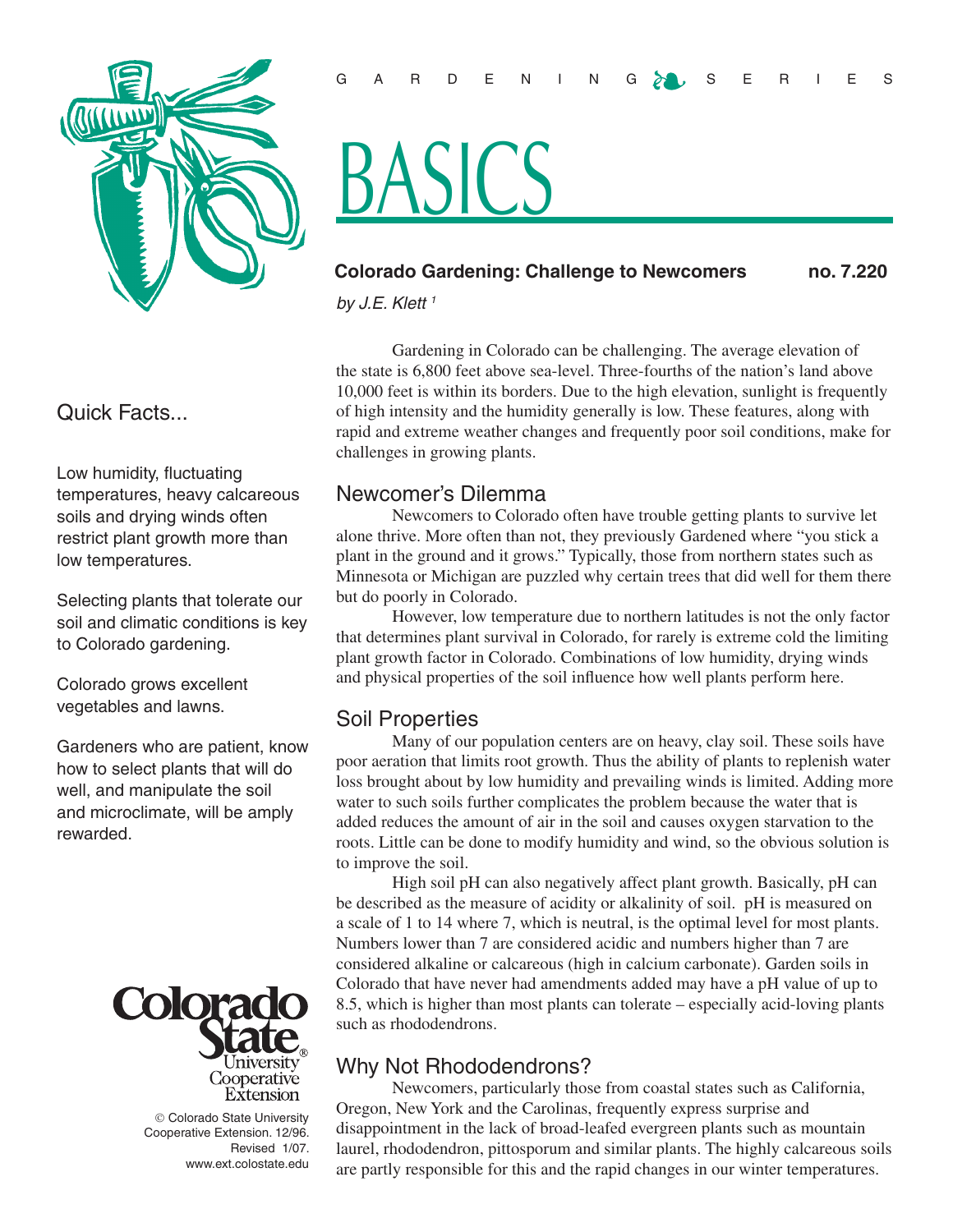*Obtaining Help* 

*Colorado State University Cooperative Extension has county offices (www.ext. colostate.edu/cedirectory/allcounties2. cfm) prepared to help with individual Gardening needs. They have a supply of fact sheets similar to this one that can provide detailed information on the selection and care of trees, shrubs, perennials, vegetables and lawns. Go to www.ext.colostate.edu to view these fact sheets on the web.* 

*To find your local Colorado State University Cooperative Extension office in the white pages of the telephone book, look under the heading "Colorado State University" or under the county government listings.*

*For more information on native plants see fact sheets* 

*• 7.421,* Native Trees for Colorado Landscapes*;*

*• 7.242,* Native Shrubs for Colorado Landscapes*; and*

*• 7.423.* Trees and Shrubs for Mountain Areas*.*

However, the primary limiting factors are the low humidity, drying winds and intense winter sunlight.

Mountain laurel, rhododendrons and similar types of plants can grow in Colorado where the soils are carefully amended to make them more acid and where the plants are protected from winter wind and sun. Even broadleaved evergreens that can tolerate the more alkaline soils and lower humidity, such as wintercreeper, English ivy, kinnikinnick and Oregon grape holly, will perform best in a shaded north or east exposure.

#### Salt Accumulation

Soil modification or amendment is a problem in our semiarid, highly alkaline soils. Organic matter, if added in large amounts all at once, can provide for a more porous soil. However, this practice can lead to the accumulation of natural, soluble salts. Unless the soil is porous so that salts can be leached away with water, the salts tend to accumulate in the amended soil layer. The soluble salts may remain in the organic matter much like water remains in a sponge. Rapid evaporation may concentrate the salts in the root zone, where they can injure plant roots.

A solution to this problem is to slowly, over a period of years, improve the soil tilth. Tilth refers to the physical properties of soil which make it able to support plant growth. An alternative to leaching the salts and improving the soil tilth is to choose plants that are more tolerant to saline soil conditions. For instance, instead of planting a pine knowing that it would do poorly under high salt conditions, one may have to settle for a juniper. Look to Colorado native plants native to your life zone and soil conditions for more options.

#### Iron Problems

The name Colorado comes from the Spanish words "color rojo," meaning color red, referring to the dominant red soils. The red color is due to high amounts of iron in the soil. Yet, a yellowing condition in certain plants, known as iron chlorosis, is brought about by an iron deficiency in the plant. Colorado's highly calcareous soils tie up the iron in a form unavailable to the plant.

Trees with high iron requirements such as pin oak, silver maple and Washington hawthorn perform poorly in Colorado's calcareous soils.

Making iron more available is not easy and usually not economical. Adding available forms of iron such as iron sulfate to the soil is, at best, a temporary measure. Normal chemical reactions in the soil will quickly cause much of the added iron to become unavailable. The best alternative is to select plants tolerant of Colorado's alkaline soil. Instead of pin oak, choose bur oak or Norway maple instead of silver maple, etc.

#### Untimely Snows

On the Front Range, early, heavy, wet snows in the autumn occur about once every five years. Trees, shrubs and perennials are caught in full leaf or just at the peak of bloom. These "limb-breaker" storms cause severe natural pruning that leaves permanent scars and tends to keep trees to smaller-than-normal size.

Following such a storm, tree diseases tend to increase because of raised levels of plant stress. To minimize damage, choose less brittle trees such as lindens, oaks and conifers instead of silver maple, Siberian elm and willow. This, however, brings about another dilemma. The less brittle ones are also the slowergrowing ones.

Heavy, wet snows on the other end of winter can also be a problem. Late spring snows can come quickly and be very deep. Even trees that have not leafed out yet can succumb to the excessive weight of too much snow. Broken limbs and central leaders can cause problems for trees for many years down the road.